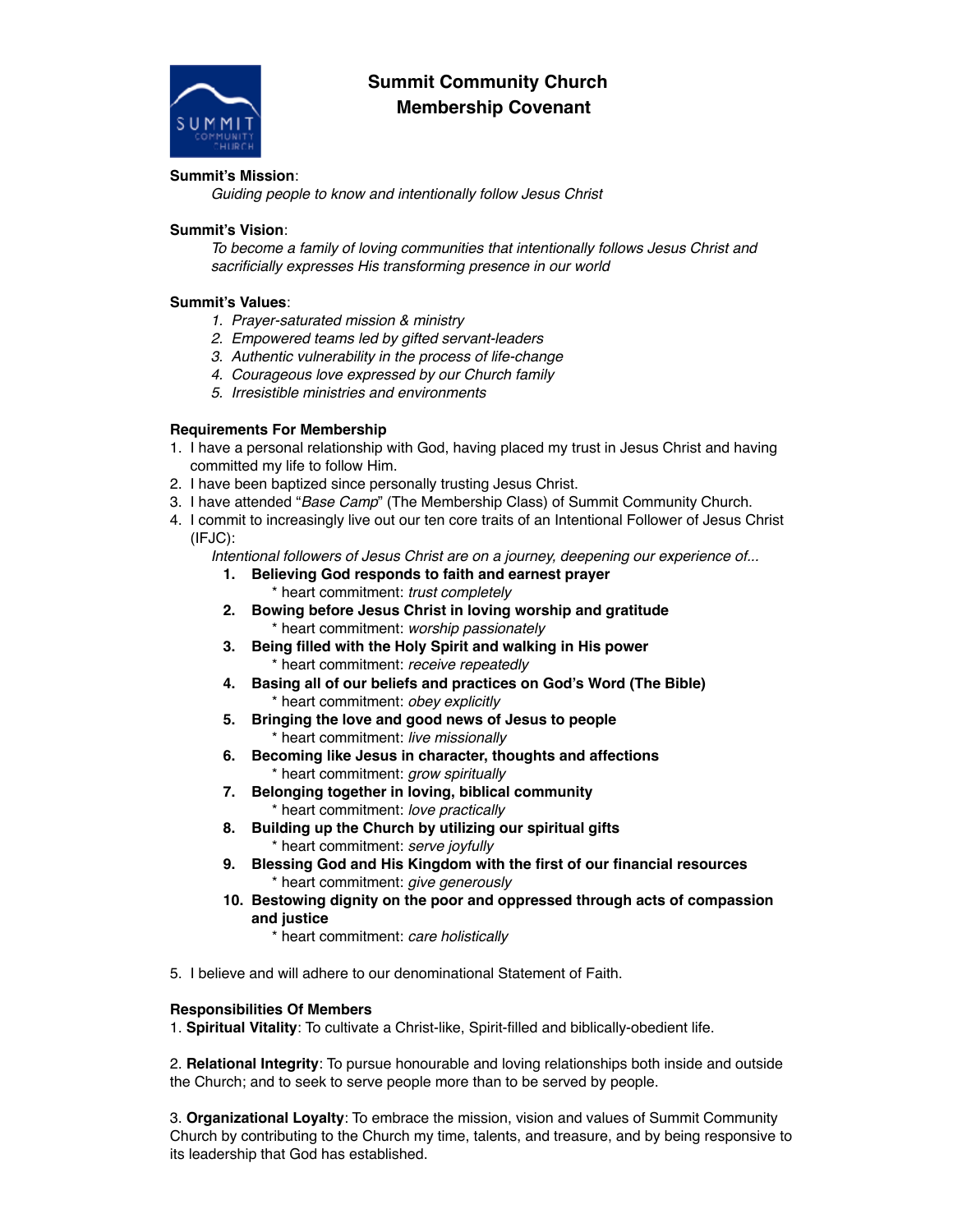1. There is one  $God<sup>1</sup>$  who is infinitely perfect,

2 existing eternally in three persons: Father, Son and Holy Spirit.<sup>3</sup>

2. Jesus Christ is true God and true man.<sup>4</sup> He was conceived by the Holy Spirit and born of the Virgin Mary. <sup>5</sup> He died upon the cross, the Just for the unjust, as a substitutionary sacrifice, and all who believe in Him are justified on the ground of His shed blood. He arose from the dead according to the

Scriptures. $6$  He is now at the right hand of the Majesty on high as our great High Priest.7 He will come again to establish His kingdom of righteousness and peace.<sup>8</sup>

3. The Holy Spirit is a divine Person, sent to indwell,  $9$  guide, teach and empower the believer, and to convince the world of sin, of righteousness and of judgment.<sup>10</sup>

4. The Old and New Testaments, inerrant as originally given, were verbally inspired by God and are a complete revelation of His will for the salvation of people. They constitute the divine and only rule of Christian faith and practice.11

5. Humankind, originally created in the image and likeness of God, <sup>12</sup> fell through disobedience, incurring thereby both physical and spiritual death. All people are born with a sinful nature, are separated from the life of God, and can be saved only through the

atoning work of the Lord Jesus Christ.<sup>13</sup> The destiny of the impenitent and unbelieving is existence forever in conscious torment, but that of the believer is everlasting joy and bliss.14

6. Salvation has been provided only through Jesus Christ. Those who repent and believe in Him are united with Christ through the Holy Spirit and are thereby regenerated (born again), justified, sanctified and granted the gift of eternal life as adopted children of God. 15

7. It is the will of God that in union with Christ each believer should be sanctified

thoroughly<sup>16</sup> thereby being separated from sin and the world and fully dedicated to God, receiving power for holy living and sacrificial and effective service toward the completion of

Christ's commission.17

This is accomplished through being filled with the Holy Spirit which is both a distinct event and progressive experience in the life of the believer.18

8. Provision is made in the redemptive work of the Lord Jesus Christ for the healing of the mortal body. Prayer for the sick and anointing with oil as taught in the Scriptures are privileges for the Church in this present age. 19

9. The universal Church, of which Christ is the Head, consists of all those who believe on the Lord Jesus Christ, are redeemed through His blood, regenerated by the Holy Spirit, and commissioned by Christ to go into all the world as a witness, preaching the Gospel to all nations.20

The local church, the visible expression of the universal Church, is a body of believers in Christ who are joined together to worship God, to observe the ordinances of Baptism and the Lord's Supper, to pray, to be edified through the Word of God, to fellowship, and to testify in word and deed to the good news of salvation both locally and globally. The local church enters into relationships with other like- minded churches for accountability,

encouragement and mission.21 10. There shall be a bodily resurrection of the just and of the unjust; for the former, a resurrection unto life;<sup>22</sup> for the latter, a

resurrection unto judgment.23 11. The second coming of the Lord Jesus Christ is imminent and will be personal and visible.<sup>24</sup> As the believer's blessed hope, this vital truth is an incentive for holy living and sacrificial service toward the completion of Christ's commission.25

**Ref**e**rences** 

1 Isa. 44:6; 45:5-6 2 Matt. 5:48; Deut. 32:4 3 Matt. 3:16-17; 28:19 4 Phil. 2:6-11; Heb. 2:14-18; Col. 2:9 5 Matt. 1:18; Luke 1:35 6 1 Cor. 15:3-5; 1 John 2:2; Acts 13:39 7 Heb. 4:14-15; 9:24-28 8 Matt. 25:31-34; Acts 1:1 9 John 14:16-17 10 John 16:7-11; 1 Cor. 2:10-12 11 2 Tim. 3:16; 2 Peter 1:20-21 12 Gen. 1:27 13 Rom. 8:8; 1 John 2:2 14 Matt. 25:41-46; 2 Thes. 1:7-10 15 Titus 3:5-7; Acts 2:38; John 1:12; 16 1 Thes. 5:23 17 Acts 1:8 18 Rom. 12:1-2; Gal. 5:16-25 19 Matt. 8:16-17; James 5:13-16 20 Eph. 3:6-12; 1:22-23 21 Acts 2:41-47; Heb. 10:25; Matt. 28:19-20; Acts 1:8, 11:19-30; 15 22 1 Cor. 15:20-23 23 2 Thes. 1:7-10 24 1 Thes. 4:13-17 25 1 Cor. 1:7; Titus 2:11-14; Matt. 24:14; 28:18-20